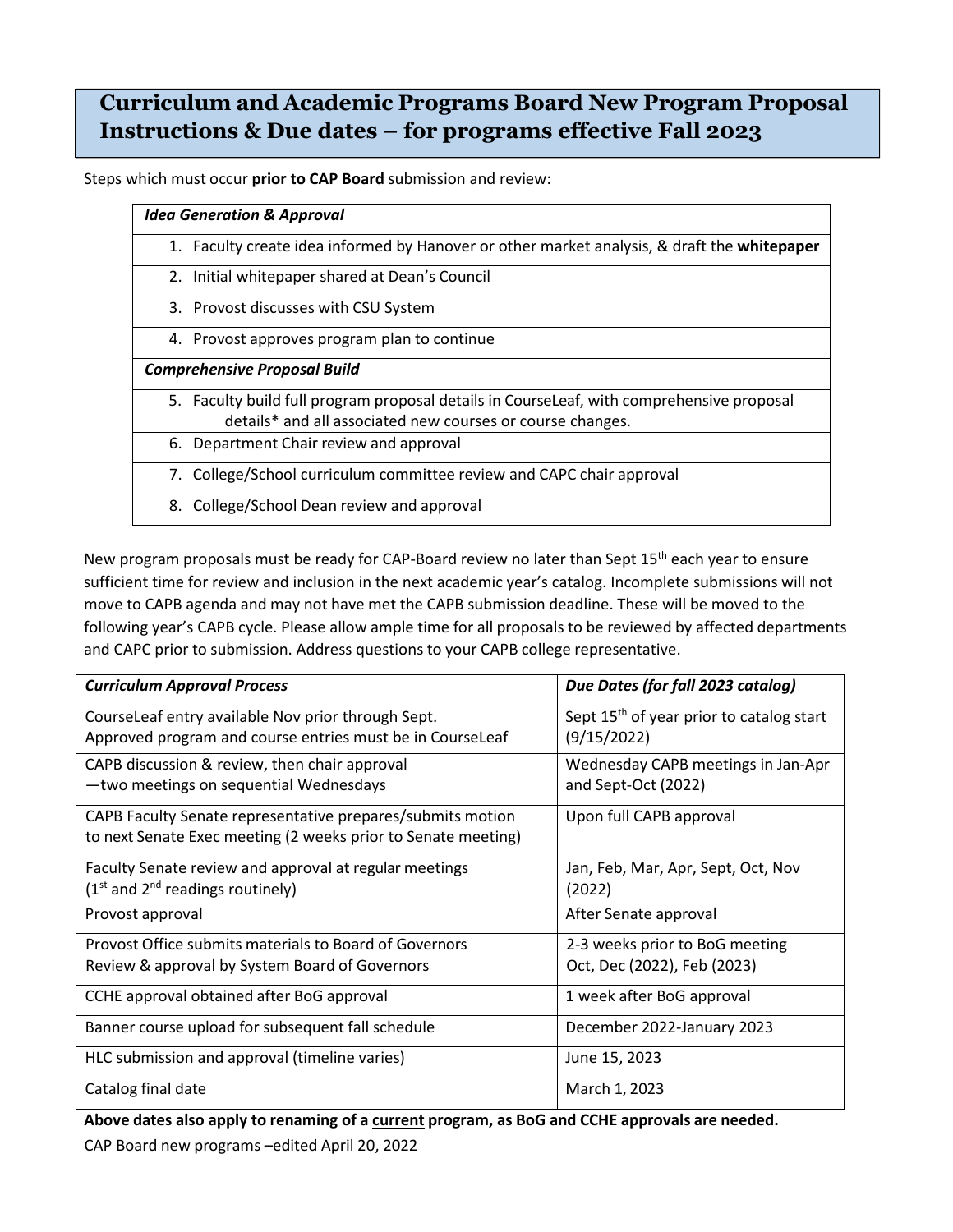**HLC Approval:** New certificate or diploma programs with more than 50% new courses require HLC substantive change approval **after** CCHE approval. (i.e. courses are not derived from existing certificate or degree programs.) Allow a **minimum** of 6 months for the HLC review process, longer if a site visit is involved. HLC approval must be obtained **prior to** including the program in the university catalog, advertising the program, or accepting student applications. Programs in this category are advised to begin the CAPB process early in the **Spring** semester.

**Program Accreditation:** If applicable, typically program accrediting bodies will require HLC approval prior to their candidacy or approval processes.

## **\*New Program Comprehensive Proposal**

- CourseLeaf items to be entered and approved:
	- o Details of new program in CourseLeaf CIM including Rationale for the program and the Student Learning Outcomes: <https://nextcatalog.csupueblo.edu/programadmin/>
	- o New courses or changes to existing courses entered in CourseLeaf CIM: <https://nextcatalog.csupueblo.edu/courseadmin/>
	- $\circ$  Attach required documents to the program submission, including those listed below.
- Files must be attached to program in Courseleaf CIM (or uploaded on I:drive

I:\University Common\Curriculum & Academic Programs Board\CAPB 2022 2023\New Program Proposals)

- o Any Proposed Catalog copy beyond that present in CourseLeaf
- o Information on plans for specific program accreditation where appropriate
- $\circ$  Board of Governors submission form which includes explanation of how the curriculum will attract and retain students, employment opportunities for graduates, demonstration of demand, timeline of program implementation, predicted enrollments, and proposed budget showing required startup funding and projected revenue to cover expenditures. (see template)
- o CDHE submission form (see template)
- o Assessment Plan for program learning outcomes